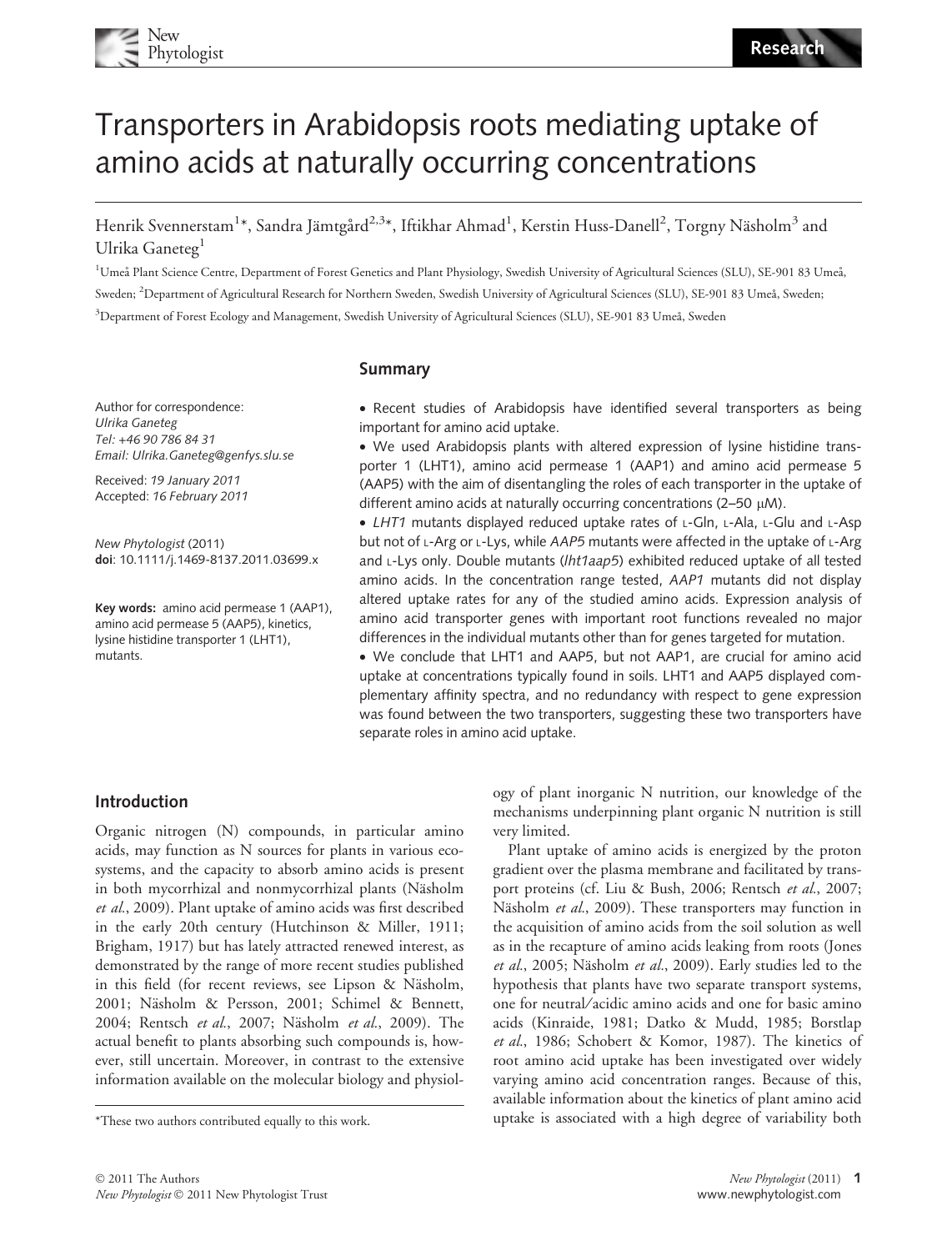within and between species, and the concentrations used have ranged from the low  $\mu$ M range (Soldal & Nissen, 1978; Schobert & Komor, 1987; Jämtgård et al., 2008) to several mM (Soldal & Nissen, 1978; Borstlap et al., 1986; Schobert & Komor, 1987).

Arabidopsis lysine histidine transporter 1 (LHT1), originally identified by Chen & Bush (1997), was the first transporter shown to be involved in amino acid uptake (Hirner et al., 2006; Svennerstam et al., 2007). LHT1 displays high affinity for neutral amino acids, <sup>L</sup>-His (Hirner et al., 2006; Svennerstam et al., 2007) and acidic amino acids (Hirner et al., 2006). The second transporter identified as having a role in amino acid uptake was Arabidopsis amino acid permease 1 (AAP1; Lee et al., 2007), which was shown to mediate uptake of several neutral amino acids as well as L-Glu and L-His but, similar to LHT1, activity for L-Arg and L-Lys was not detected. As neither AAP1 nor LHT1 displayed activity for L-Arg and L-Lys, Svennerstam et al. (2008) searched for a transporter mediating uptake of basic amino acids and found Arabidopsis amino acid permease 5 (AAP5) to be crucial for this function, thereby providing evidence for a third transporter mediating amino acid uptake.

In the work of Hirner et al. (2006), Lee et al. (2007) and Svennerstam et al. (2007, 2008), several studies of LHT1, AAP1 and AAP5 were performed in planta, in yeast and in Xenopus oocytes, thereby providing invaluable information about the biochemical and physiological properties of these transporters and of amino acid uptake in general. However, the relative importance of each of these three transporters for uptake of different amino acids at field-relevant concentrations is presently unclear. Moreover, the potential effects of mutations in single genes involved in amino acid uptake on expression of other candidate genes in this process are not known. Our aim in this study was therefore to disentangle the roles of individual amino acid transporters in uptake of neutral, acidic and basic amino acids at concentrations spanning the range typical of soils in agricultural and in temperate and boreal forest ecosystems. Concentrations of amino acids in soil solution in these soils generally have been found to be below 50  $\mu$ M, with the exception of single measurements (Kielland, 1994; Raab et al., 1996, 1999; Henry & Jefferies, 2002; Jones et al., 2002, 2005; Yu et al., 2002; Öhlund, 2004; Jämtgård et al., 2008, 2010). We compared amino acid uptake rates in Arabidopsis wild-type plants with uptake rates in plants lacking functional expression of LHT1, AAP1 or AAP5 as well as a double mutant (lht1aap5) and a mutant in which LHT1 is overexpressed. To reveal potential interactions between amino acid transporters, we studied the effects of the mutations on gene expression of the targeted amino acid transporters (LHT1, AAP1 and AAP5) as well as expression of genes encoding amino acid permease 2 (AAP2) and amino acid permease 3 (AAP3), two transporters with potential roles in xylem⁄ phloem transport of amino acids (Hirner et al., 1998; Okumoto et al., 2004).

## Materials and Methods

#### Plant material and growth conditions

Wild-type Arabidopsis thaliana L. Heynh. (Columbia (Col-0)), the amino acid transporter mutants *lht1-5* (Svennerstam et al., 2007), aap5-1 (Svennerstam et al., 2008), aap1-3 (see description in the next section) and *lht1-5aap5-1* (double mutant; Svennerstam et al., 2008) and an LHT1 overexpressor (35SLHT1-2; Forsum et al., 2008) were grown on sterile vertical agar plates containing half-strength N-free Murashige and Skoog (MS) medium (Murashige & Skoog, 1962), 3 mM NO<sub>3</sub><sup>-</sup>, 1% (w/v) agar and 0.5% (w/v) sucrose, buffered to pH 5.8 using 7.7 mM MES. Seeds were surface-sterilized (Forsum et al., 2008), sown onto plates and incubated in a cold room for 48 h (to optimize germination). The plates were then transferred to a climate chamber. All plant lines were grown for 18 d at  $22^{\circ}$ C with an  $8:16$  h light : dark regime (photosynthetic photon flux density 200  $\mu$ mol m<sup>-2</sup> s<sup>-1</sup>).

Arabidopsis mutants lacking functional AAP1 expression were originally characterized by Lee et al. (2007). We obtained a T-DNA mutant line from the GABI-Kat knockout collection (GABI-135G05; Rosso et al., 2003), and named the mutant *aap1-3* to avoid confusion with the mutant lines used in Lee et al. (2007). Confirmation of T-DNA insertion in the *AAP1* gene of *aap1-3* was performed by PCR using an AAP1-specific primer and a primer specific for the T-DNA insert (data not shown). According to sequencing data from GABI-Kat, the insert was located in the first intron of AAP1 (Fig. 1a). RT-PCR reactions to confirm repression of AAP1 were performed using AAP1-specific primers spanning the insertion site (Fig. 1b). The constitutively expressed Arabidopsis actin gene (ACT2) was used as a control for equal



Fig. 1 Characterization of an Arabidopsis amino acid permease 1 (AAP1) T-DNA mutant line. (a) Graphic depiction of AAP1 and the estimated location of the T-DNA insert in aap1-3 (marked with a triangle; c. 888 nt from ATG). Exons are depicted as filled boxes. The positions of the primers used for RT-PCR in (b) are marked with arrows. (b) RT-PCR analysis of AAP1 expression using gene-specific primers spanning the targeted T-DNA insertion site, showing that the expression of AAP1 is repressed in aap1-3 plants (WT, wild type). Trace amounts of transcript could be detected if the image was overexposed (data not shown). Specific primers for the Arabidopsis actin gene ACT2 were used as controls (An et al., 1996).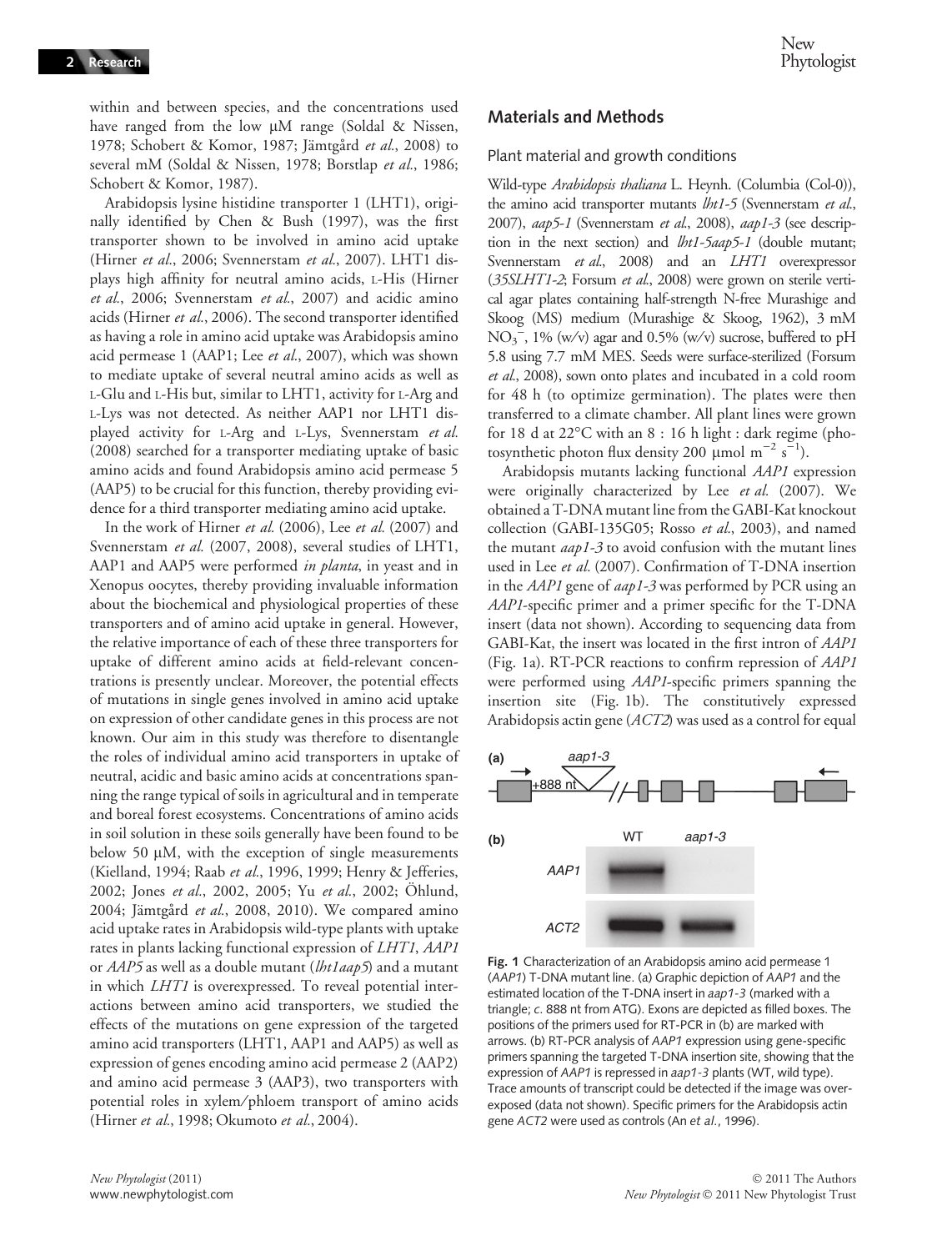loading of RNA in each reaction (An et al., 1996). Similarly to Lee et al.  $(2007)$ , we found that  $aap1-3$  plants were resistant to 10 mM <sup>L</sup>-Phe on agar media (data not shown).

## Measurements of amino acid uptake

The uptake experiment was carried out using  $2.5$  kBq m $l^{-1}$  of  $L-[U-{}^{14}C]Gln[(7.4 TBq mol^{-1}), L-[U-{}^{14}C]Asp (8.14 TBq$ mol<sup>-1</sup>), L-[U-<sup>14</sup>C]Ala (6.475 TBq mol<sup>-1</sup>), L-[U-<sup>14</sup>C]Arg (11.47 TBq mol $^{-1}$ ), L-[U- $^{14}$ C]Glu (9.99 TBq mol $^{-1}$ ) or L-[U- $^{14}$ C]Lys  $(9.25 \text{ TBq mol}^{-1})$  at the concentrations 2, 5, 10, 25 and 50 µM.

Uptake solutions were buffered with 2.85 mM MES to  $pH$  5.8 and contained 0.5 mM CaCl<sub>2</sub> to preserve membrane integrity (Epstein, 1961). Immediately before the uptake experiment, plants were removed from the agar plates and their roots were washed in  $0.5 \text{ mM } CaCl<sub>2</sub>$  and gently blotted on tissue paper. Roots of the intact plants were then submerged in 1 ml of a solution of the desired amino acid at the desired concentration for 60 min. In the same experiment, five plants were used for each plant line, amino acid and concentration, with each individual plant representing one replicate. Roots were washed three times in  $0.5 \text{ mM } CaCl<sub>2</sub>$ and the plants were divided into roots and shoots, dried at 60C and weighed. Roots and shoots were rehydrated separately in 200 µl of distilled water overnight. Plant tissues were digested by adding 1 ml of Soluene 350 (Perkin Elmer, Boston, MA, USA) in capped vials at 50°C overnight. After the addition of 6 ml of scintillation cocktail (Hionic Fluor; Perkin Elmer), the samples were assayed for  $^{14}C$  in a Beckman LS6500 scintillation counter (Beckman Coulter, Brea, CA, USA). Amino acid uptake was calculated from the sum of  $14$ C in shoots and roots and was expressed per unit root dry mass. A control experiment, performed as described in the beginning of this section, established that amino acid uptake rates were constant during 90 min at amino acid concentrations of 2 and 50  $\mu$ M (data not shown).

## Data analysis

The maximum uptake rate  $(V_{\text{max}})$  and half saturation constant  $(K<sub>m</sub>)$  parameters were determined using both Hanes-Woolf plots and Michaelis–Menten nonlinear regression (PRISM 5; Graphpad Software, La Jolla, CA, USA) using all replicate samples (Table 1). The two methods gave similar results (Table 1), and therefore we only discuss the results for the Hanes–Woolf plots.

# RT-PCR

Roots were collected from plants growing under the same conditions as the plants used in the uptake experiment. Roots were harvested from three biological replicates (three pooled plants per replicate), briefly rinsed in water, gently blotted dry on tissue paper and frozen in liquid  $N_2$ . RNA was preTable 1 Calculated kinetic parameters for Arabidopsis wild type and plants overexpressing the amino acid transporter lysine histidine transporter 1 (35SLHT1)

| Amino |           | $K_{\rm m}$ ( $\mu$ M) |                | $V_{\text{max}}$ (µmol $g^{-1}$<br>root DW $h^{-1}$ ) |                |
|-------|-----------|------------------------|----------------|-------------------------------------------------------|----------------|
| acid  | Genotype  | <b>NLR</b>             | $H-W$          | <b>NLR</b>                                            | $H-W$          |
| ı-Gln | Wild type | $44.8 \pm 21.8$        | $410 + 118$    | $2.3 + 0.64$                                          | $2.1 \pm 0.39$ |
|       | 35SLHT1   | $261 + 65$             | $367 + 73$     | $6.7 + 0.8$                                           | $7.5 \pm 0.95$ |
| L-Arg | Wild type | $7.4 \pm 0.9$          | $76 + 12$      | $4.0 \pm 0.16$                                        | $4.0 + 0.15$   |
|       | 35SLHT1   | $78 + 11$              | $75 + 15$      | $4.7 \pm 0.2$                                         | $4.6 \pm 0.23$ |
| L-Lys | Wild type | $27.7 + 7.3$           | $26.1 + 5.6$   | $7.7 \pm 0.98$                                        | $72 + 0.85$    |
|       | 35SLHT1   | $344 + 69$             | $25.1 \pm 4.1$ | $91 + 0.96$                                           | $7.8 \pm 0.68$ |

Comparison between the wild type and 35SLHT1 for  $K<sub>m</sub>$  (half saturation constant) and  $V_{\text{max}}$  (maximum uptake rate) was performed using a two-sample t-test. Significant differences between the wild type and 35SLHT1 for each amino acid are indicated by bold characters ( $P < 0.01$ ).

Kinetic parameters were calculated using nonlinear regression (NLR) or Hanes–Woolf plots (H–W) and are given as mean values  $\pm$  SEM ( $n = 5$ ).

pared using the EZNA Plant RNA Kit (Omega Bio-Tek, Norcross, GA, USA) and the samples were DNaseI-treated using DNA-free (Ambion Inc., Austin, TX, USA). One biological replicate from *aap1-3* did not yield any RNA, and therefore the corresponding average is only based on two biological replicates. First-strand cDNA synthesis was performed using the Superscript III first-strand synthesis system (Invitrogen, Carlsbad, CA, USA) and amplification of the target genes was performed using Platinum Taq DNA polymerase (Invitrogen, Carlsbad, CA, USA). Gene-specific primers were used for each gene: (LHT1: 5'-AGTCATCGTTGC-TTACATCGTCGT and 5¢-TGGCGATAGGACCATCA-AGAAAAGA; AAP1: 5'-TCTTACTCATTTTCTCGTT-CATTAC and 5¢-ACAATTTGGCTCAATAAACAGTCC; AAP2: 5'-ATAACCACCGTCACCACCAC and 5'-CAAG-AGCTAGACCAATGGCAG; AAP3: 5¢-TGCCGTCAC-TTATTTCACTTCTT and 5¢-TTGAACTCGAAACCT-GCTCTG; AAP5: 5'-TTGGGACAGTGACACTGAGTG and 5¢-AACAATGCCAATAACAGATCCC). The linear range for each primer pair was determined. For each biological sample, three technical replicates of PCR amplification were performed. The gel images were visualized and the intensity of each band was analysed using the GelDoc System and QUANTITYONE software from Bio-Rad Laboratories (http://www.bio-rad.com). The Arabidopsis ACT2 gene (An et al., 1996) was used as an external standard. The wild-type gene expression relative to ACT2 was set to equal 1.0.

# Results

Uptake of amino acids at field-relevant concentrations

To investigate the amino acid uptake characteristics of Arabidopsis at naturally occurring concentrations, wild-type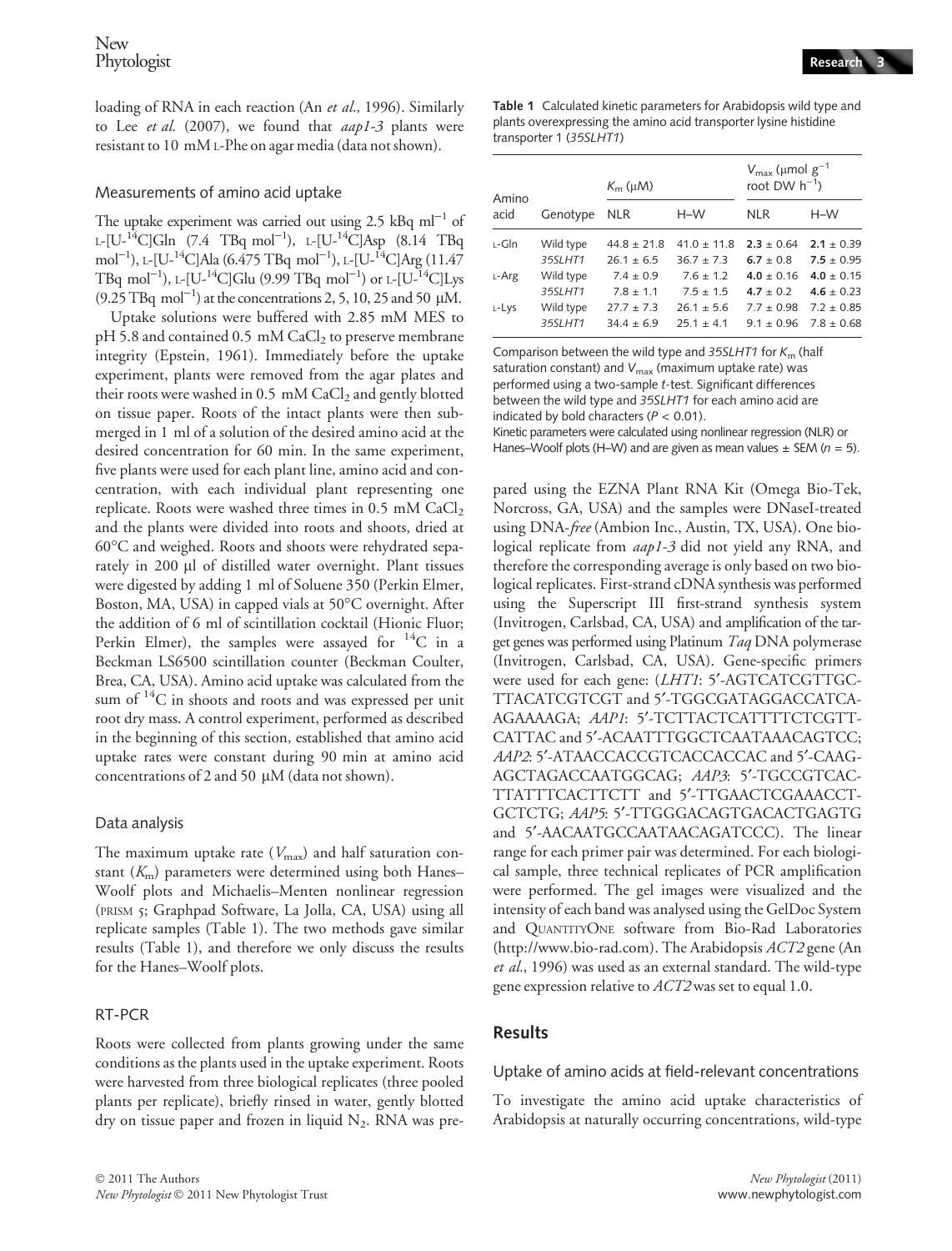Arabidopsis plants, amino acid transporter T-DNA mutants for *LHT1*, *AAP1* and *AAP5*, a double mutant (*lht1aap5*) and an *LHT1* overexpressor were subjected to  $2-50$  µM of a neutral (L-Gln or L-Ala), acidic (L-Asp, <sup>L</sup>-Glu) or basic (L-Arg, <sup>L</sup>-Lys) amino acid.

Uptake rates vs substrate concentration plots are shown in Fig. 2. The uptake of <sup>L</sup>-Gln in the wild type, AAP5 mutants and AAP1 mutants saturated to varying degrees at higher substrate concentrations, whereas the uptake of <sup>L</sup>-Ala, <sup>L</sup>-Asp and <sup>L</sup>-Glu followed a linear pattern within the concentration range tested. Similarly, uptake of <sup>L</sup>-Arg and  $L$ -Lys in the wild-type,  $LHT1$  mutants and  $AAP1$  mutants was also saturated at higher substrate concentrations. In T-DNA knockout mutants with an altered amino acid uptake phenotype, the remaining uptake displayed linear kinetics within the concentration range tested.

In wild-type plants, the highest uptake rates were found for L-Ala, ranging from 0.56  $\mu$ mol g<sup>-1</sup> root DW h<sup>-1</sup> at 2  $\mu$ M amino acid to 8.11 µmol  $g^{-1}$  DW h<sup>-1</sup> at 50 µM amino acid. Uptake of L-Lys was 0.56  $\mu$ mol g<sup>-1</sup> root DW h<sup>-1</sup> at 2  $\mu$ M and 5.01  $\mu$ mol  $g^{-1}$  root DW h<sup>-1</sup> at 50  $\mu$ M. Uptake of L-Arg was intermediate at 0.67 to 3.44  $\mu$ mol  $g^{-1}$  DW h<sup>-1</sup>, followed by <sup>L</sup>-Gln and <sup>L</sup>-Asp at 0.1 to 1.23 and 0.07 to

1.76  $\mu$ mol g<sup>-1</sup> root DW h<sup>-1</sup>, respectively. L-Glu was taken up at the lowest rates 0.02  $\mu$ mol g<sup>-1</sup> root DW h<sup>-1</sup> at 2  $\mu$ M and 0.48  $\mu$ mol g<sup>-1</sup> root DW h<sup>-1</sup> at 50  $\mu$ M.

As root uptake of the amino acids tested in this study displayed both saturating and linear kinetics, we also wanted to investigate how overexpression of an amino acid transporter affected amino acid uptake kinetics. Plants overexpressing AtLHT1, with increased uptake of neutral and acidic amino acids, have been characterized previously (Hirner et al., 2006; Forsum et al., 2008), and are excellent model plants with which to investigate whether uptake rates can be improved by increasing the expression of a gene encoding a transporter. The strong effect of overexpressing LHT1 is thus principally interesting as a contrast to the knock-out mutant of LHT1. Therefore, we subjected plants overexpressing LHT1 to the same experimental set-up as for the amino acid transporter deficient mutants (Fig. 3). No difference in uptake kinetics was seen for <sup>L</sup>-Arg and <sup>L</sup>-Lys. Overexpression of LHT1 resulted in increased uptake and saturating kinetics for <sup>L</sup>-Gln and increased but linear kinetics for <sup>L</sup>-Ala, <sup>L</sup>-Asp and <sup>L</sup>-Glu, in comparison to the wild-type plants (Fig. 3).

To further illustrate the impact of the individual amino acid transporter mutations on amino acid uptake, we



Fig. 2 Amino acid uptake in Arabidopsis wild type and mutants with altered amino acid transporter expression. Uptake of <sup>14</sup>C-labelled L-Gln (a), L-Ala (b), L-Asp (c), L-Glu (d), L-Arg (e) and L-Lys (f) was assessed by immersing roots of intact, axenically grown plants in 2, 5, 10, 25 and 50 µM concentrations of the respective amino acid. Uptake for the wild type (open circles), lht1-5 (closed circles; lht, lysine histidine transporter), Iht1aap5 (open squares; aap, amino acid permease), aap5-1 (closed squares) and aap1-3 (open triangles) is shown. Amino acid uptake was calculated from the sum of  $14C$  in the shoots and roots, expressed per unit root dry mass. Each data point represents the mean of five individual replicate plants  $\pm$  SEM. The curves show the polynomial regression fitted to the data.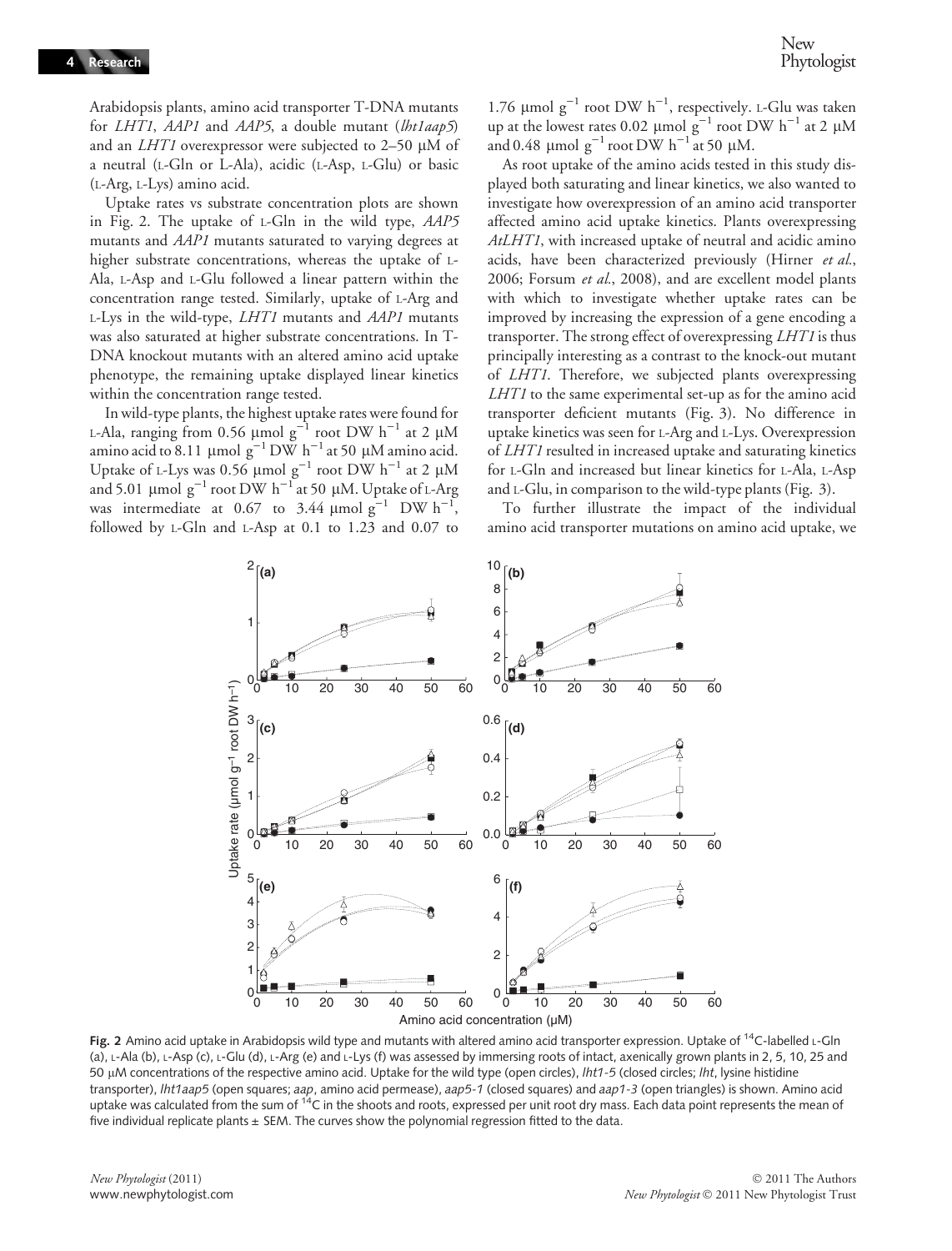calculated the uptake rates as compared with the wild type (Fig. 4). In the LHT1 mutant, uptake of <sup>L</sup>-Gln, <sup>L</sup>-Ala, <sup>L</sup>-Glu and <sup>L</sup>-Asp was greatly reduced by on average 61–85% over the entire concentration range, while the uptake of <sup>L</sup>-Arg and L-Lys was unaffected. Uptake of L-Arg and L-Lys was strongly affected in the AAP5 mutants, being reduced by on average 68–88%. AAP1 mutants did not display any major differences in the uptake of any of the amino acids tested. However, uptake of L-Arg at 2, 10 and 25  $\mu$ M, and of L-Lys at 25  $\mu$ M was slightly increased, being 123–140% of wildtype values. Uptake of all amino acids tested was greatly decreased in the double mutants as compared with the wild type and was similar to the uptake rates found for  $lht1-5$  (L-Gln, <sup>L</sup>-Ala, <sup>L</sup>-Glu and <sup>L</sup>-Asp) and aap5-1 (L-Arg and <sup>L</sup>-Lys). The LHT1 overexpressor showed strongly increased uptake of <sup>L</sup>-Gln, <sup>L</sup>-Ala, <sup>L</sup>-Glu and <sup>L</sup>-Asp, with uptake rates of between 219 and 456% of wild-type uptake.

#### Kinetics of amino acid uptake

The primary goal of the current study was to characterize amino acid uptake at concentrations relevant for soils of different ecosystems. Nevertheless, this concentration range allowed for calculations of kinetic parameters of uptake of three of the studied amino acids (Table 1). We calculated  $K<sub>m</sub>$ and  $V_{\text{max}}$  only on wild-type plants and the LHT1 overexpressor plants because of the lack of saturation of uptake rates in the other genotypes. Similarly, kinetic parameters were only calculated for <sup>L</sup>-Gln, <sup>L</sup>-Arg and <sup>L</sup>-Lys because <sup>L</sup>-Ala, <sup>L</sup>-Glu and <sup>L</sup>-Asp uptake did not saturate within the concentration range tested. The calculations of  $K<sub>m</sub>$  and  $V<sub>max</sub>$  revealed possible differences in affinity for the amino acids tested in Arabidopsis. Uptake of <sup>L</sup>-Gln in wild-type plants displayed a  $K_{\rm m}$  of 41 µM and a  $V_{\rm max}$  of 2.1 µmol g<sup>-1</sup> root DW h<sup>-1</sup>. The LHT1 overexpressor had a similar  $K<sub>m</sub>$  for L-Gln uptake but  $V_{\text{max}}$  was approx. 3 times higher than in the wild type. Arabidopsis wild-type plants displayed  $c$ . 4 and 5 times higher affinity for <sup>L</sup>-Arg than for <sup>L</sup>-Lys and <sup>L</sup>-Gln, respectively. The LHT1 overexpressor was not significantly different from the wild type with respect to  $K<sub>m</sub>$  and  $V<sub>max</sub>$  for L-Arg or L-Lys,

## Expression of amino acid transporter genes in roots of the transporter mutants

corroborating a lack of function of this transporter for basic

amino acids (cf. Svennerstam et al., 2008).

We examined whether there were any major alterations in gene expression that can affect amino acid uptake in the



Fig. 3 Amino acid uptake in Arabidopsis wild type and plants overexpressing the amino acid transporter lysine histidine transporter 1 (35SLHT1). Uptake of 14C-labelled L-Gln (a), L-Ala (b), L-Asp (c), L-Glu (d), L-Arg (e) and L-Lys (f) was assessed by immersing roots of intact, axenically grown plants in 2, 5, 10, 25 and 50 µM concentrations of the respective amino acid. Uptake for wild type (open circles) and 35SLHT1 (closed triangles) is shown. Amino acid uptake was calculated from the sum of  $^{14}C$  in shoots and roots, expressed per unit root dry mass. Each data point represents the mean of five individual plants ± SEM. The curves show the polynomial regression fitted to the data.

© 2011 The Authors New Phytologist © 2011 New Phytologist Trust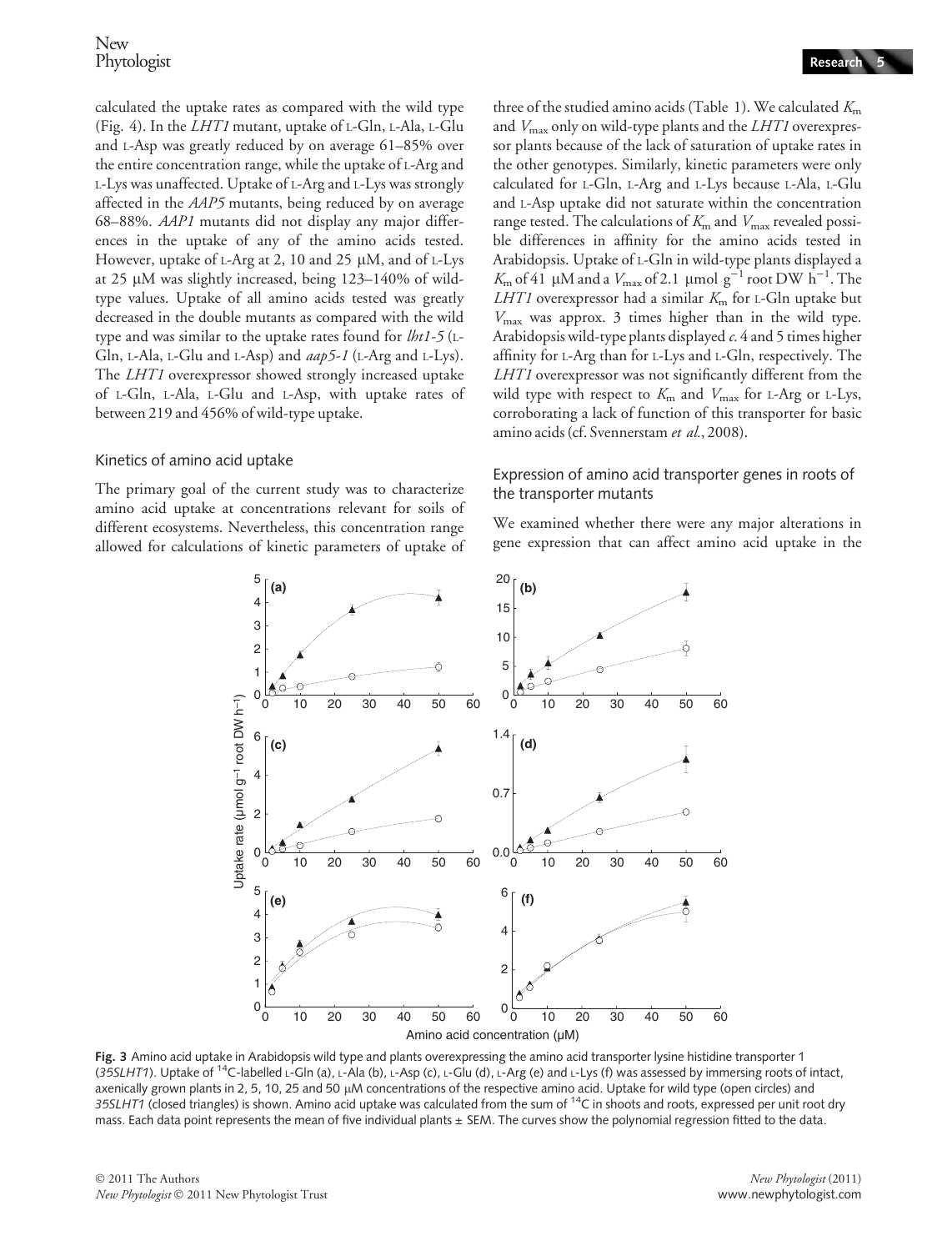

mutants (other than in the genes targeted for mutation). The relative gene expression of the amino acid transporters known to be involved in amino acid uptake, LHT1, AAP1 and AAP5 (Hirner et al., 2006; Lee et al., 2007; Svennerstam et al., 2007, 2008), was analysed in each genotype. In addition, the expression of the genes encoding AAP2 and AAP3 was analysed, as these transporters have been shown to have important functions in roots (Hirner et al., 1998; Okumoto et al., 2004) (Fig. 5). Transcripts corresponding to the genes targeted for mutation were not detected or were only present in trace amounts in the four T-DNA mutants. In addition, the expression of LHT1 in the overexpressor was 1.7 times as high as in the wild type. No major differences in gene expression of the other amino acid transporters were detected: their root expression levels of amino acid transporter genes ranged from 80 to 140% of wild-type values.

#### **Discussion**

The present study shows that the activity of two amino acid transporters, LHT1 and AAP5, accounts for the majority of amino acid uptake in Arabidopsis at concentrations relevant for soil solution in cultivated and natural ecosystems. Moreover, LHT1 and AAP5 were found to be largely complementary to each other with respect to affinity spectra, so that LHT1 accounts for uptake of neutral and acidic amino acids while AAP5 accounts for uptake of basic amino acids. By contrast, the current study does not support a function of AAP1 in amino acid uptake at naturally occurring concentrations. The individual amino acid transporter mutations did not induce any changes in gene expression of two other transporters with potential function in amino acid uptake, which suggests that no redundancy between the studied transporters exists. These findings have major implications for our understanding of the physiology of plant organic N nutrition and suggest that nonmycorrhizal plants may rely on LHT1 and AAP5 to acquire N in the form of amino acids from soil.

Fig. 4 Relative amino acid uptake in Arabidopsis plants with altered amino acid transporter expression. Uptake rates of each amino acid and concentration were compared between the wild type (100%) and single mutant lines (a) lht1-5, (b) aap5-1, (c) lht1aap5, (d) aap1-3 and (e) 35SLHT1 (aap, amino acid permease; lht, lysine histidine transporter). Uptake of <sup>14</sup>C-labelled L-Gln, L-Ala, L-Asp, L-Glu, L-Arg and L-Lys was assessed by immersing roots of intact, axenically grown plants in 2  $\mu$ M (white bars), 5  $\mu$ M (light grey bars), 10  $\mu$ M (medium grey bars), 25  $\mu$ M (dark grey bars) and 50  $\mu$ M (black bars) of the respective amino acid. Comparison of the wild type and single mutant lines of each amino acid at each concentration was performed using one-way ANOVA followed by Dunnett's comparison with a control. No data were transformed except L-Ala 2–10 µM (log<sub>10</sub>). Bars represent mean values  $\pm$  SEM;  $n = 5$ . Data significantly different from wild-type data for the corresponding amino acid and concentration are indicated with an asterisk (\*, P < 0.05).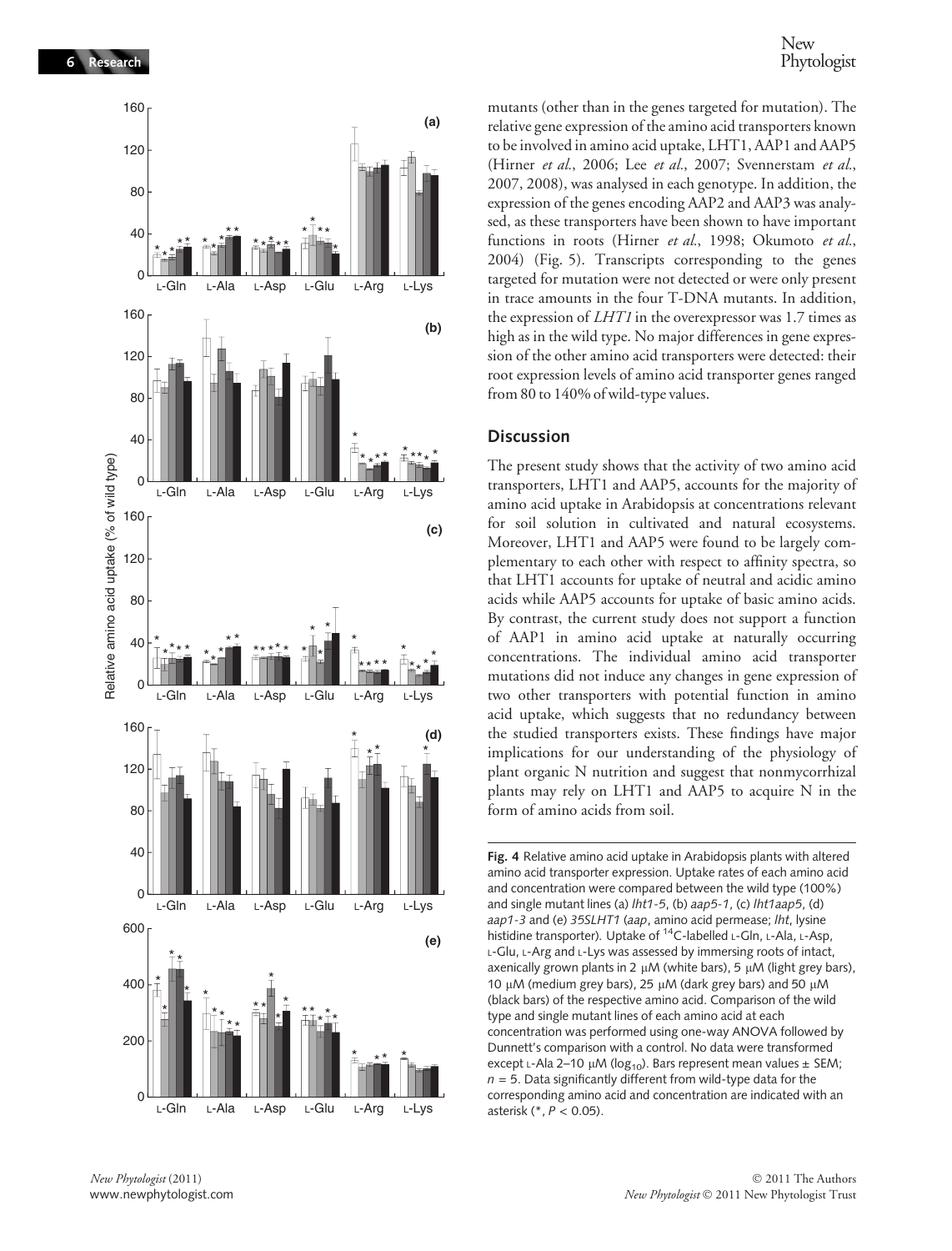

Arabidopsis plants lacking functional expression of LHT1 or overexpressing LHT1 were affected in <sup>L</sup>-Gln, <sup>L</sup>-Ala and <sup>L</sup>-Asp uptake (Figs 2, 3), suggesting LHT1 to be crucial for <sup>L</sup>-Gln uptake at low concentrations. Further, the magnitude of the increase in the uptake rate for  $L$ -Gln (c. 400%) was similar to the magnitude of the increase in the growth response  $(c. 300\%)$  of plants overexpressing *LHT1* when grown on 0.5 mM L-Gln as the single N source (Forsum et al., 2008). Hence, a strong relationship between root uptake capacity and growth of Arabidopsis on <sup>L</sup>-Gln appears to exist.

L-Ala uptake was also significantly affected by altered LHT1 expression, as seen both in LHT1 mutants and in the LHT1 overexpressor (Figs 2, 3). These findings corroborate the suggestions by Hirner et al. (2006) and Svennerstam et al. (2007) that LHT1 is probably the most important transporter for root uptake of <sup>L</sup>-Ala at low concentrations. Furthermore, altering the expression of LHT1 also had a profound impact on the uptake of <sup>L</sup>-Asp, which is consistent with Hirner et al. (2006), who found that mutants with repressed or increased expression of LHT1 displayed significant reductions and increases, respectively, in uptake rates of L-Asp. In the current study, the concentration dependence of <sup>L</sup>-Asp uptake exhibited a clear linear pattern (Fig. 2). This lack of Michaelis–Menten kinetics for root uptake of acidic amino acids was also found in a study by Schobert & Komor (1987) and was interpreted as a sign of a separate uptake mechanism for such compounds. The present study shows, in agreement with the study by Hirner et al. (2006), that LHT1 is crucial for uptake of <sup>L</sup>-Asp as well as <sup>L</sup>-Gln and <sup>L</sup>-Ala, in spite of the different patterns of concentration dependence that these three amino acids display. Clearly, the idea that linear and saturated concentration-dependent uptake of amino acids indicates that different transporters are involved in the uptake process (Schobert & Komor, 1987) is not supported by the data presented here.

The strongly reduced uptake of L-Arg in the AAP5 mutant as compared with the wild type (Figs 2, 3) is similar to earlier findings (Svennerstam et al., 2008) suggesting that the main high-affinity transporter for <sup>L</sup>-Arg uptake in Arabidopsis roots is AAP5, and extends these findings to concentrations as low as  $2 \mu M$ . Also, the double (lht1aap5) mutant displayed reduced uptake with rates only marginally lower than those in the AAP5 mutant (Figs 2, 3). Earlier studies

Fig. 5 Relative gene expression of amino acid transporters in roots of Arabidopsis plants with altered root amino acid uptake. Relative gene expression levels for (a) amino acid permease 1 (AAP1), (b) AAP2, (c) AAP3, (d) AAP5 and (e) lysine histidine transporter 1 (LHT1) were analysed using semiquantitative RT-PCR. Gene expression in the wild type was set to 1.0. The Arabidopsis actin gene ACT2 (An et al., 1996) was used as an external reference. Bars represent mean values  $\pm$  SEM;  $n = 3$  (except for lht1-5;  $n = 2$ ). Comparison of gene expression in each mutant line was performed using one-way ANOVA followed by Tukey's test. Data significantly different are indicated with letters ( $P < 0.05$ ).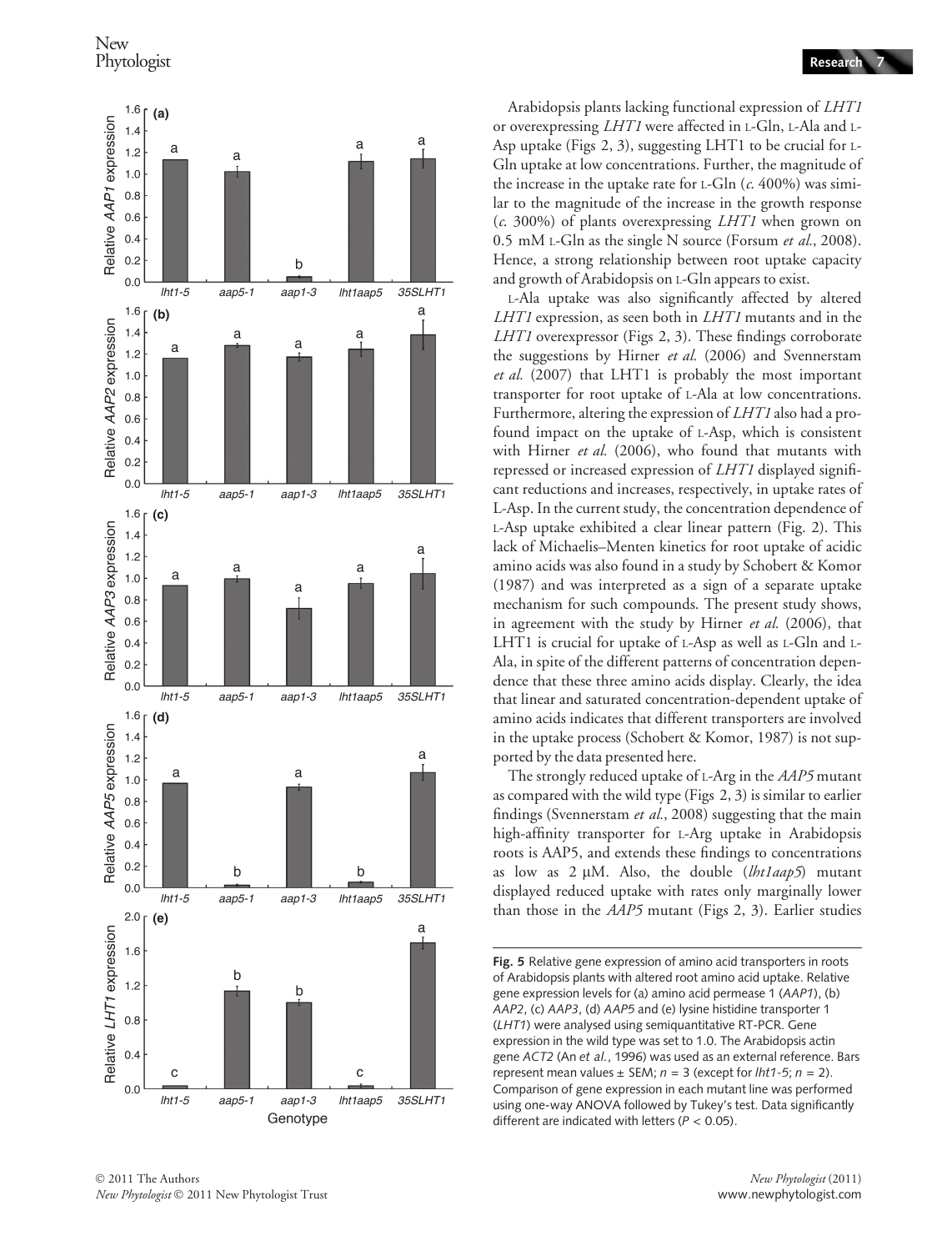have suggested that AAP5 may have high affinity for uptake of basic amino acids, in particular <sup>L</sup>-Lys and <sup>L</sup>-Arg, but also for neutral and acidic amino acids (Fischer et al., 1995; Boorer & Fischer, 1997). In the present study of intact plants, only uptake rates of <sup>L</sup>-Arg and <sup>L</sup>-Lys were affected, which suggests that the function of AAP5 in planta may be limited to uptake of basic amino acids.

Earlier studies suggested AAP1 to function in amino acid acquisition, as Arabidopsis mutants lacking AAP1 expression had severely reduced uptake of the neutral amino acids, L-Glu and L-His (but not L-Asp and L-Lys; Lee et al., 2007). Those uptake studies were performed on intact plants with roots supplied either with 10 mM of individual amino acids or with 150 µM of L-Ala or L-Glu. Further, the affinity of AAP1 for <sup>L</sup>-Ala determined in heterologous expression systems was estimated to 290  $\mu$ M (yeast; Boorer et al., 1996) and 600  $\mu$ M (oocytes; Hsu et al., 1993). It seems that AAP1 mediates uptake of amino acids such as <sup>L</sup>-Glu and <sup>L</sup>-Ala, but primarily when concentrations of amino acids exceed 100  $\mu$ M. In the present study, the maximum concentration of individual amino acids was 50  $\mu$ M; that is, a third of the lowest concentration employed by Lee et al. (2007). Under these conditions, we could not detect a significant effect of the *aap1* mutation on uptake rates (Figs 2, 3). Furthermore, the remaining uptake rates of e.g. <sup>L</sup>-Ala in LHT1 mutants were only c. 20%, underscoring the importance of this transporter at the low end of concentration ranges in soil solutions of various ecosystems.

In the present study, the amino acid concentration range was chosen to represent soil solutions. For some amino acids, this concentration range was too narrow to allow calculation of kinetic properties. In spite of these shortcomings, the application of standard techniques for evaluation of kinetic parameters to our data gave interesting insights into uptake characteristics and effects of loss of individual transporters on these processes. For the amino acids tested, Arabidopsis displayed the highest affinity for <sup>L</sup>-Arg: wildtype plants had a  $K_m$  of 7.6  $\mu$ M, which is consistent with earlier studies (Soldal & Nissen, 1978; Jämtgård et al., 2008). The affinity for L-Gln was  $41 \mu$ M, which is in accordance with a previous study by Wallenda & Read (1999), who found  $K<sub>m</sub>$  for L-Gln to be 19–130 µM in mycorrhizal roots of different forest tree species. The affinity for <sup>L</sup>-Lys also was within that range, at 26  $\mu$ M (Table 1). The *LHT1* overexpressor had a threefold higher maximum uptake rate as compared to wild type for <sup>L</sup>-Gln, while the half saturation constant was only marginally affected (Table 1). This illustrates how alterations in expression of genes encoding amino acid transporters may directly affect amino acid uptake rates but not uptake affinities.

Amino acid transporters are members of a vast gene family with overlapping expression patterns and substrate specificities. In Arabidopsis, at least 63 genes have been annotated as involved in amino acid transport (Wipf et al., 2002; Rentsch

et al., 2007). Therefore, it is reasonable to assume that some degree of redundancy exists between amino acid transporters, and that the repression of one amino acid transporter may regulate other members of the gene family to compensate for the expression changes of the targeted gene product. In the present study, no major changes in gene expression other than in the genes targeted could be detected in the mutants (Fig. 5), which suggests that no redundancy exists amongst these genes. However, several amino acid transporters are expressed in Arabidopsis roots (Liu & Bush, 2006; Rentsch et al., 2007) and the exact function of each transporter has not yet been established. Thus, amino acid transporter genes or genes involved in N metabolism, but not analysed in this study, may be regulated in response to the mutations. Similarly, post-transcriptional regulation that can affect root amino acid uptake may occur in these plants.

#### Concluding remarks

Our results clearly show that Arabidopsis, similarly to barley (Hordeum vulgare; Jämtgård et al., 2008), has the capacity to take up amino acids at concentrations as low as  $2 \mu M$  and throughout the entire concentration range tested. We can also conclude that the recorded amino acid uptake, whether it displayed saturating or linear characteristics, was carrier mediated, as the uptake of all amino acids tested was greatly reduced at all concentrations tested in Arabidopsis lines carrying a mutation in either the LHT1 or AAP5 gene. Our results support the suggestion by Svennerstam et al. (2008) that any overlap in the affinity spectra of LHT1 and AAP5 is limited. Our findings and previous in planta characterizations of LHT1 and AAP5 (Hirner et al., 2006; Svennerstam et al., 2007, 2008; Forsum et al., 2008) suggest these two transporters to be the most important for amino acid uptake in Arabidopsis, as little residual uptake was recorded in the double mutant. Together with the suggestion that <sup>L</sup>-Glu and <sup>L</sup>-His predominantly are taken up in their neutral form (Fischer et al., 2002) and the experimentally demonstrated LHT1 affinity for L-His, L-Glu and L-Asp (Hirner et al., 2006; Svennerstam et al., 2007), these findings indicate that it is possible that LHT1 and AAP5 represent the two transport systems that Kinraide (1981) postulated to exist.

## Acknowledgements

We would like to thank Ann Sehlstedt and Margareta Zetherström for skilful work in the laboratory and Jun Yu and Kristi Kuljus for valuable advice regarding the statistical analysis. This study was supported by grants from the Kempe Foundation (T.N. and U.G.), the Swedish Research Council FORMAS (K.H.D. and T.N.), the Foundation for Strategic Research (T.N.), the Foundation for Strategic Environmental Research (T.N.), and the Carl Trygger Foundation for Scientific Research (U.G.).